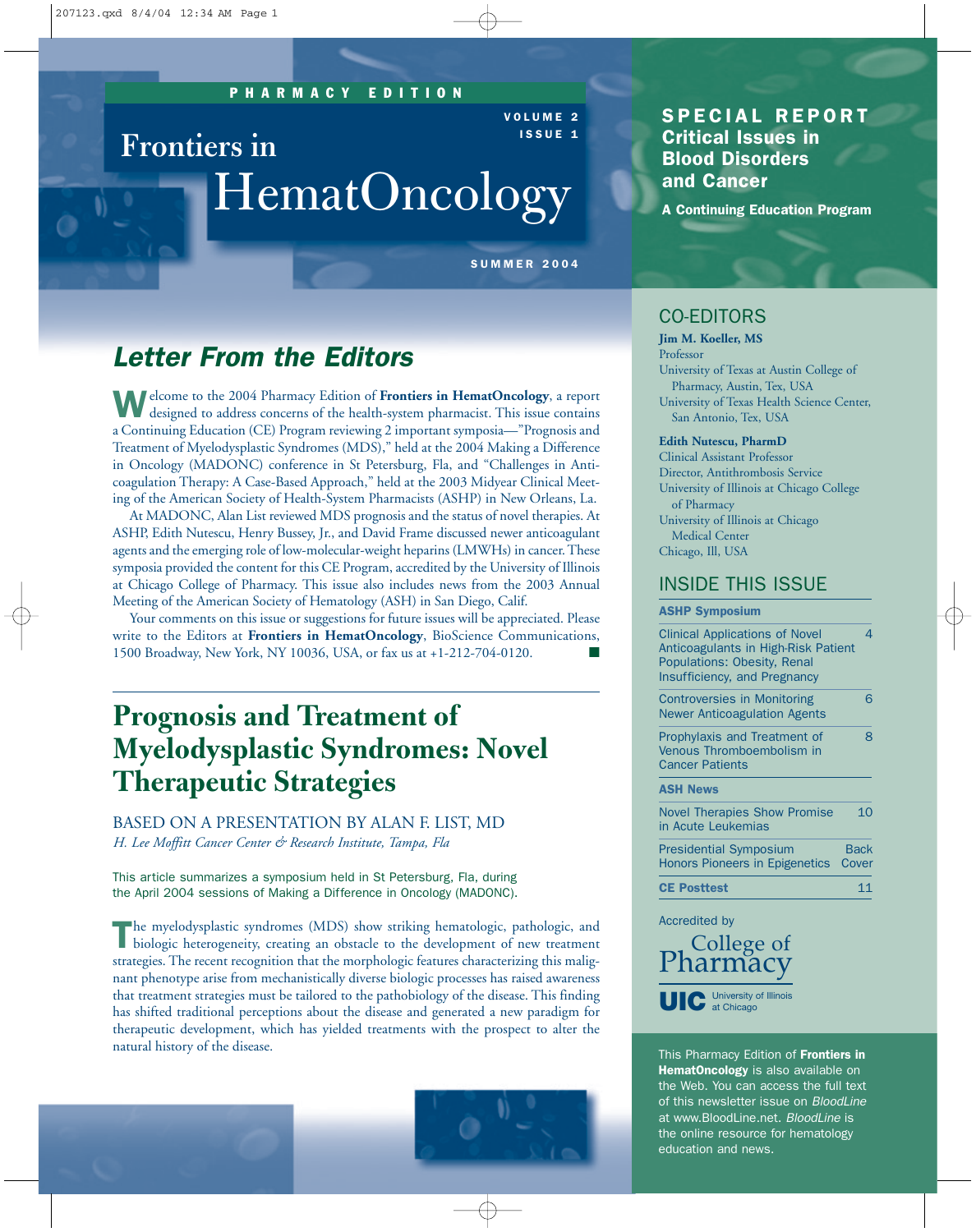# MADONC **Symposium**

#### Prognostic Modeling

The heterogeneity of MDS demands the careful assessment of key features of the disease in order to determine a patient's likely clinical course. Morphologic classification using the French-American-British (FAB) system alone is insufficient. Many factors other than leukemia burden affect survival—including lineage penetrance and severity of the maturation defect, genetic and molecular abnormalities, and clinical and pathologic features. Variables with independent prognostic power can be identified by prognostic modeling, which offers the potential to predict the outcome of clinical management decisions.

The International Prognostic Scoring System (IPSS) uses a score based on 3 prognostic features: bone marrow blast cell percentage, cytogenetic pattern, and the number of cytopenias. Patients are divided into 4 risk groups—low, intermediate-1, intermediate-2, and high—in accordance with expectations for survival and risk of and interval to acute myeloid leukemia progression. Coupled with the newly developed World Health Organization classifications for leukemias and lymphomas, the IPSS provides the foundation for much needed universal criteria for response assessment.

As with other malignancies, management decisions should be guided by the risks imposed by the disease, the patient's age and performance status, the expectation for treatment tolerance, and quality of life. Generally, patients with low or intermediate-1 IPSS risk survive longer. Consequently, their primary treatment goal should be the amelioration of hematologic deficits for at least an 8-week duration. For those with intermediate-2 or high IPSS risk, the most important objective should be to extend survival. A host of new therapies and approaches bring these objectives within reach.

#### Thalidomide and CC5013

The first of the antiangiogenic agents to be investigated in MDS is thalidomide. A recent phase II study reported that 18% of assessable patients experienced either transfusion independence or a more than 50% decrease in transfusion burden, while improvement in nonerythroid lineages was less common.<sup>1</sup> The median time to erythroid response was 16 weeks, with 29% of the 51 patients who completed a minimum of 3 months of treatment experiencing clinical benefit. Prolonged drug treatment appears necessary to maximize benefit, and therefore, doses below 200 mg qd appear optimal to minimize the risk of cumulative neurologic toxicity. Because of the need for extended treatment, thalidomide appears best suited for treatment of patients with lower-risk disease.

CC5013 (lenalidomide; Revlimid™) is a more potent analogue of thalidomide with an improved safety profile. List and colleagues reported that 67% of the 36 patients with symptomatic or trans-

# HematOncology **Frontiers in**

**Frontiers in HematOncology, Pharmacy Edition,** is sponsored by an unrestricted educational grant from Pharmion Corporation and is published by BioScience Communications, 1500 Broadway, New York, NY 10036, USA.

The opinions expressed herein do not necessarily reflect those of Pharmion or of BioScience Communications. On all matters of scientific information, decisions of the Editors are final.

This publication may contain some discussion of off-label medication uses. Dosages, indications, and methods for drug use and procedures referred to in this newsletter reflect data presented at meetings of recognized oncology and hematology associations or drawn from the clinical experience of the authors. Physicians should consult complete prescribing information before administering any of the drugs discussed herein and should follow their clinical judgment in weighing the benefits of treatment against the risks.

Copyright © 2004 **BioScience Communications**. All rights reserved.

### Critical Issues in Blood Disorders and Cancer

A Continuing Education Program based on symposia conducted at the 8th Annual Making a Difference in Oncology (MADONC) meeting in St Petersburg, Fla (April 2004) and the 38th American Society of Health-System Pharmacists (ASHP) Midyear Clinical Meeting in New Orleans, La (December 2003).

Sponsored by an unrestricted educational grant from Pharmion Corporation

#### Learning Objectives

Upon completion of this program, participants should be able to:

- Review current approaches for the classification of myelodysplastic syndromes (MDS), and summarize current knowledge of MDS biology
- Discuss the use of emerging treatment options for MDS
- Describe the dosing and administration issues concerning the use of anticoagulants in special populations, such as obese, renal-impaired, and pregnant patients
- Provide an overview of the controversies in monitoring newer anticoagulant agents, including low-molecular-weight heparins (LMWHs), factor Xa-inhibitors, and direct thrombin inhibitors
- Discuss the relationship between coagulation and cancer, and describe the use of traditional anticoagulants and LMWHs in cancer patients



The University of Illinois at Chicago College of Pharmacy is approved by the Accreditation Council for Pharmacy

Education as a provider of continuing pharmaceutical education. The program is approved for 2 contact hours (0.2 CEUs). A statement of credit will be awarded and sent within 6 weeks upon successful completion of assessment questions (70% or better) and completion of the program evaluation. If a score of 70% or better is not achieved, no credit will be awarded and the registrant will be notified. This program has been assigned ACPE Program Number 016-999-04-006-H01.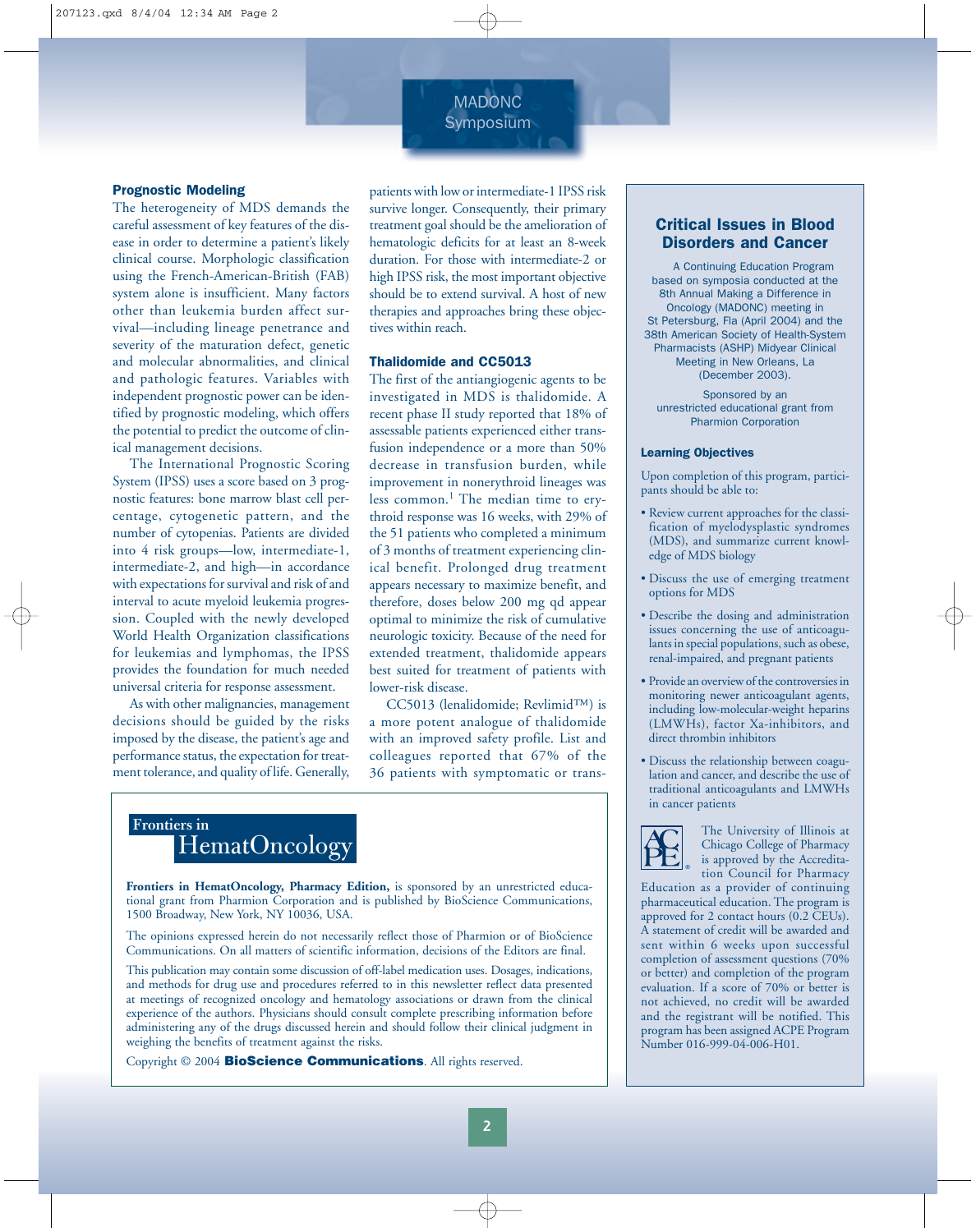# MADONC **Symposium**

fusion-dependent anemia who completed 8 or more weeks of CC5013 treatment experienced an erythroid response according to IWG (International Working Group) criteria.<sup>2</sup> Twenty patients achieved sustained transfusion independence or a 2 g/dL or greater rise in hemoglobin. Time to response varied by dose and schedule assignment, ranging from 8 weeks at the 25 mg/d dosage to more than 13 weeks at 10 mg/d for 21 days. Sixty-five percent of patients had either complete or partial (>50%) reduction in the proportion of abnormal metaphases, improvement in primitive progenitor cell outgrowth, and diminished cytologic dysplasia. However, dose-limiting myeloid and platelet toxicity occurred at all dose levels, requiring either dose reduction or treatment interruption in approximately 60% of patients.

#### Farnesyl Transferase Inhibitors

The proto-oncogene *Ras* encodes a number of guanosine triphosphate hydrolases (GTPase) that serve as critical regulatory elements in signal transduction, cellular proliferation, and maintenance of the malignant phenotype in MDS and chronic myelomonocytic leukemia (CMML). In a phase II study, Karp and colleagues demonstrated that tipifarnib, an inhibitor of farnesyl transferase—the enzyme that catalyzes the attachment of a farnesyl residue to Ras proteins to activate transforming activity—produced responses in 12 of 30 patients and disease stabilization in 12 patients with poor-prognosis acute myeloid leukemia (AML) or MDS.<sup>3</sup> Lancet and colleagues also showed in a larger phase II trial that tipifarnib yielded an overall response rate of 33% in a similar population of patients.<sup>4</sup> The median overall survival for all patients was 8 months; among responders, more than 60% were still alive at 15 months. Grade 4 toxicity—largely infection and gastrointestinal events occurred in only 13% (12 of 96) of evaluable patients.

Similar results have been reported with the farnesyl transferase inhibitor lonafarnib. In an expanded phase II study of 67 patients with MDS or CMML, Feldman and colleagues showed that this agent produced erythroid responses in 35% of patients, platelet responses in 22% of patients with thrombocytopenia, and a 50% or greater reduction in percentage of bone marrow blast cells in 43% of patients with excess blasts.5 Two patients with CMML experienced rapid and sustained leukocytosis, which appears to be analogous to the leukemia differentiation syndrome seen with retinoid therapy of acute promyelocytic leukemia.6

Although the farnesyl transferase inhibitors were initially developed to interrupt mutant *Ras* -induced cell signaling, the trials show that the clinical benefit of tipifarnib and lonafarnib occurs independent of mutation status. This finding means that blockade of wild-type Ras or other farnesylated molecules may be more relevant to the activity of these drugs in the treatment of MDS and CMML.

#### DNA Methyltransferase Inhibitors

Some genetic modifications of DNA, which disrupt normal gene expression, are potentially reversible. One such regulatory process involves a universal feature of the neoplastic phenotype, the methylation of cytosine residues by DNA methyltransferases (DMT) within gene promoters. Two investigational DMT inhibitors, decitabine and 5-azacitidine, are now in advanced clinical testing and may become the first agents to receive a Federal Drug Administration indication for MDS. (*Editor's note:* 5-azacitidine received approval in May 2004.)

Recently announced results of a phase III study of 170 MDS patients showed that those receiving decitabine plus supportive care had a significantly increased time to progression to AML or death, compared with patients who were given supportive care alone. The overall response rate in the decitabine group was 22% (9 complete responses and 11 partial responses), compared with 0% in the supportive care arm.

The greatest impact from decitabine was in patients with high-risk IPPS scores, the target population. Patients with lower-risk disease received no benefit in terms of survival extension.

In a trial performed by the Cancer and Leukemia Group B (CALBG), 194 patients

with MDS were randomized to receive subcutaneous 5-azacitidine (75 mg/m<sup>2</sup>/d for 7 consecutive days every 28 days) or supportive care alone for 16 weeks.<sup>7</sup> Those in the latter group whose disease progressed were able to transfer to treatment before the end of the 16-week period of observation if they experienced disease progression. The investigators reported that 60% of patients who were given 5-azacitidine showed hematologic benefit, including 7% with complete response, 16% with partial response, and 37% with single or multilineage hematologic improvement. Only 5% of those receiving supportive care showed any improvement. 5-Azacitidine also extended the median time to leukemic transformation, compared with supportive care (21 months vs 13 months).

The impact of 5-azacitidine on disease progression was impressive in this trial. Transformation to acute myelogenous leukemia occurred in 15% of patients on the 5-azacitidine arm and in 38% receiving supportive care.

#### REFERENCES

1. Raza A, Meyer P, Dutt D, et al. Thalidomide produces transfusion independence in long-standing refractory anemias of patients with myelodysplastic syndromes. *Blood*. 2001;98:958-965.

2. List AF, Kurtin S, Glinsmann-Gibson B, et al. Efficacy and safety of CC5013 for treatment of anemia in patients with myelodysplastic syndromes (MDS). *Blood*. 2003;102(suppl 1):184a.

3. Karp JE, Gotlib J, Liesveld J, et al. Zarnestra (R115777) in previously untreated poor-risk AML and MDS: preliminary results of a phase II trial. *Blood*. 2002;101:11:560a.

4. Lancet JE, Gojo I, Gotlib J, et al. Tipifarnib (Zarnestra™) in previously untreated poor-risk AML and MDS: interim results of a phase 2 trial. *Blood*. 2003;102(suppl 1):176a.

5. Feldman EJ, Cortes J, Holyoake TL, et al. Continuous oral lonafarnib (Sarasar™) for the treatment of patients with myelodysplastic syndrome. *Blood*. 2003; 102(suppl 1):421a.

6. List AF, Tache-Tallmadge C, Tate W, et al. Lonafarnib (Sarasar™) modulates integrin affinity to promote homotypic and heterotypic adhesion of chronic myelomonocytic leukemia (CMMS) cells. *Proc Am Assoc Cancer Res*. 2003;44:39a.

7. Silverman LR, Demakos EP, Peterson BL, et al. Randomized controlled trial of azacitidine in patients with the myelodysplastic syndrome: a study of the cancer and leukemia group B. *J Clin Oncol.* 2002;20:2429- 2440.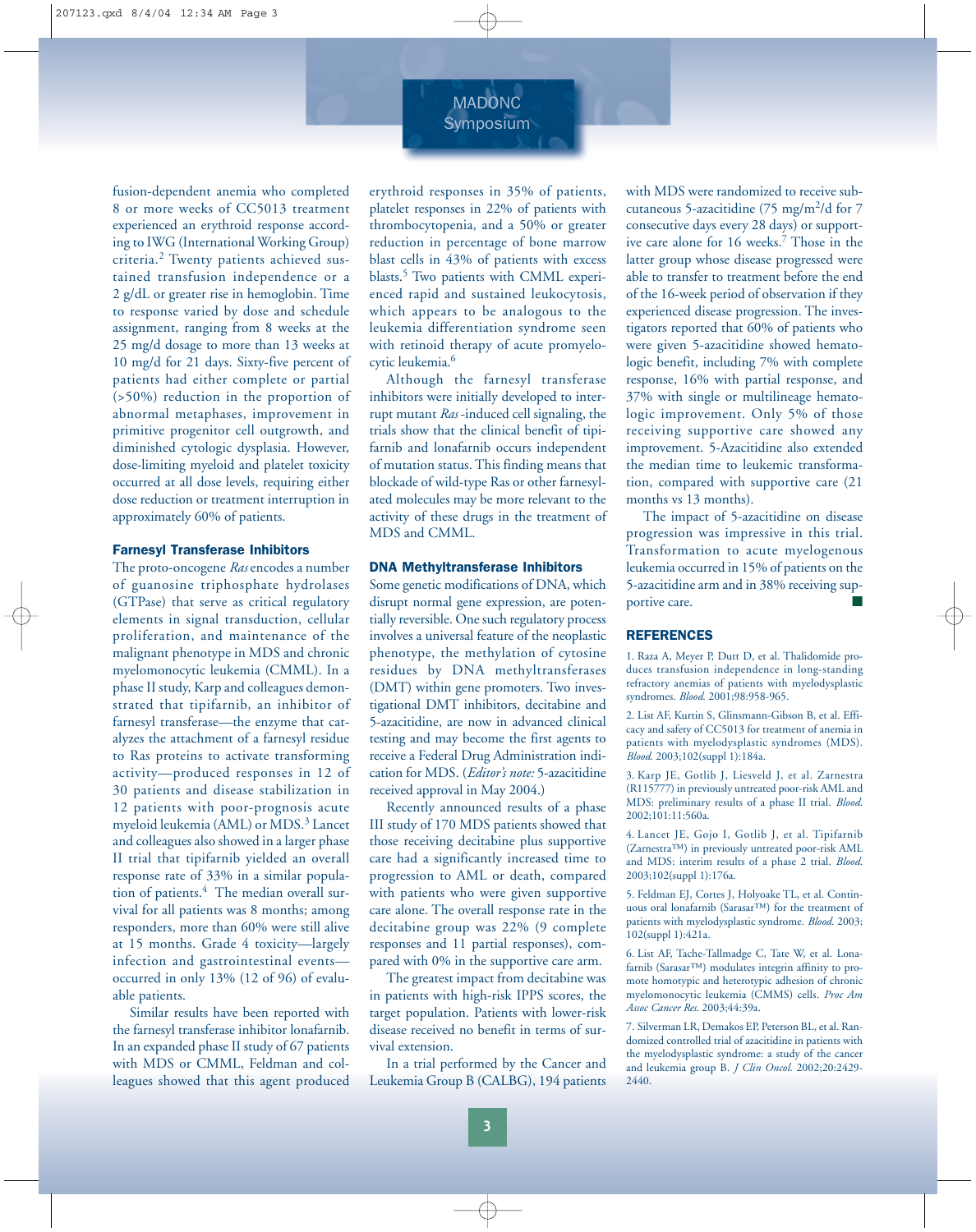

Challenges in Anticoagulation Therapy: A Case-Based Approach

The following pages summarize a symposium held in New Orleans, La, at the December 2003 Midyear Clinical Meeting of the American Society of Health-System Pharmacists (ASHP).

# **Clinical Applications of Novel Anticoagulants in High-Risk Patient Populations: Obesity, Renal Insufficiency, and Pregnancy**

BASED ON A PRESENTATION BY EDITH NUTESCU, PHARMD

*University of Illinois at Chicago Medical Center, Chicago, Ill* 

#### The Obese Patient

Weight extremes are a particular concern in the dosing of anticoagulants, especially in obese patients (body mass index >30%). The pharmacokinetic characteristics of low-molecular-weight heparins (LMWHs) suggest that ideal body weight may be a better dosing predictor than total body weight. However, pharmacokinetic studies of dalteparin, enoxaparin, and tinzaparin $1-3$  show that the actual body weight correlates best with anticoagulant response to LMWHs as measured by anti-Xa levels in patients up to a weight of 190 kg (see **Figure 1**). Therefore, dose adjustment for excess body weight would not appear to be necessary.

In fact, not giving enough medication to these patients may be of higher concern than

giving too much medication. This was demonstrated in a study comparing 2 different doses of enoxaparin (1.5 mg/kg qd or 1.0 mg/kg bid) with heparin in patients with venous thromboembolism (VTE), where a subgroup analysis of obese patients showed that the rate of thrombosis was twice as high in the once-daily enoxaparin group than in the twice-daily enoxaparin and heparin groups.4 In high-risk situations, such as obesity, dose capping—a maximum allowable dose for a given drug in 24 hours—may not be appropriate. Actual body weight may be a better way to prevent underdosing in these patients.

Therefore, LMWH dosing in obese patients should be based on total body weight, up to a maximum of 190 kg. The



**Figure 1.** *Pharmacokinetic studies of enoxaparin, tinzaparin, and dalteparin (data not shown) demonstrate that body weight does not affect the response to LMWHs as measured by anti-Xa levels in patients up to a weight of 190 kg. Adapted with permission from Sanderink et al.* Clin Pharmacol Ther. *2002;72:308-318* <sup>2</sup>*; Hainer et al.* Thromb Haemost*. 2002;87:817-823.*<sup>3</sup>

package insert for dalteparin recommends dose capping, but that question has not yet been definitively answered. For enoxaparin, twice-daily dosing is recommended until further efficacy data on once-daily dosing are available and dose capping is unnecessary. Tinzaparin should be administered once a day, and neither weight-based dose adjustments nor capping is required. Monitoring anti-Xa levels is not recommended up to 160 kg. In patients weighing more than 160 kg, clinical data from large trials are lacking; therefore, periodic monitoring might be prudent above this weight. This will depend on whether the indication for LMWH is acute or longer-term. Moreover, the intensity of monitoring may be different among the various LMWHs, since the rate of accumulation differs.

#### Renal Insufficiency

Dosing and monitoring of LMWHs are especially important considerations in patients with renal insufficiency. Pharmacokinetic studies have shown that anti-Xa activity is prolonged in patients with severe renal impairment (creatinine clearance <30 mL/min) and, to a lesser extent, in patients with moderate dysfunction (30 to 50 mL/min). Drug clearance dropped by about 40% in the most severely impaired patients.<sup>5</sup> These results were confirmed in a study by Becker and colleagues, who analyzed a subgroup of patients in the TIMI IIA trial, which compared enoxaparin with heparin in acute coronary syndromes.<sup>6</sup> The investigators found that as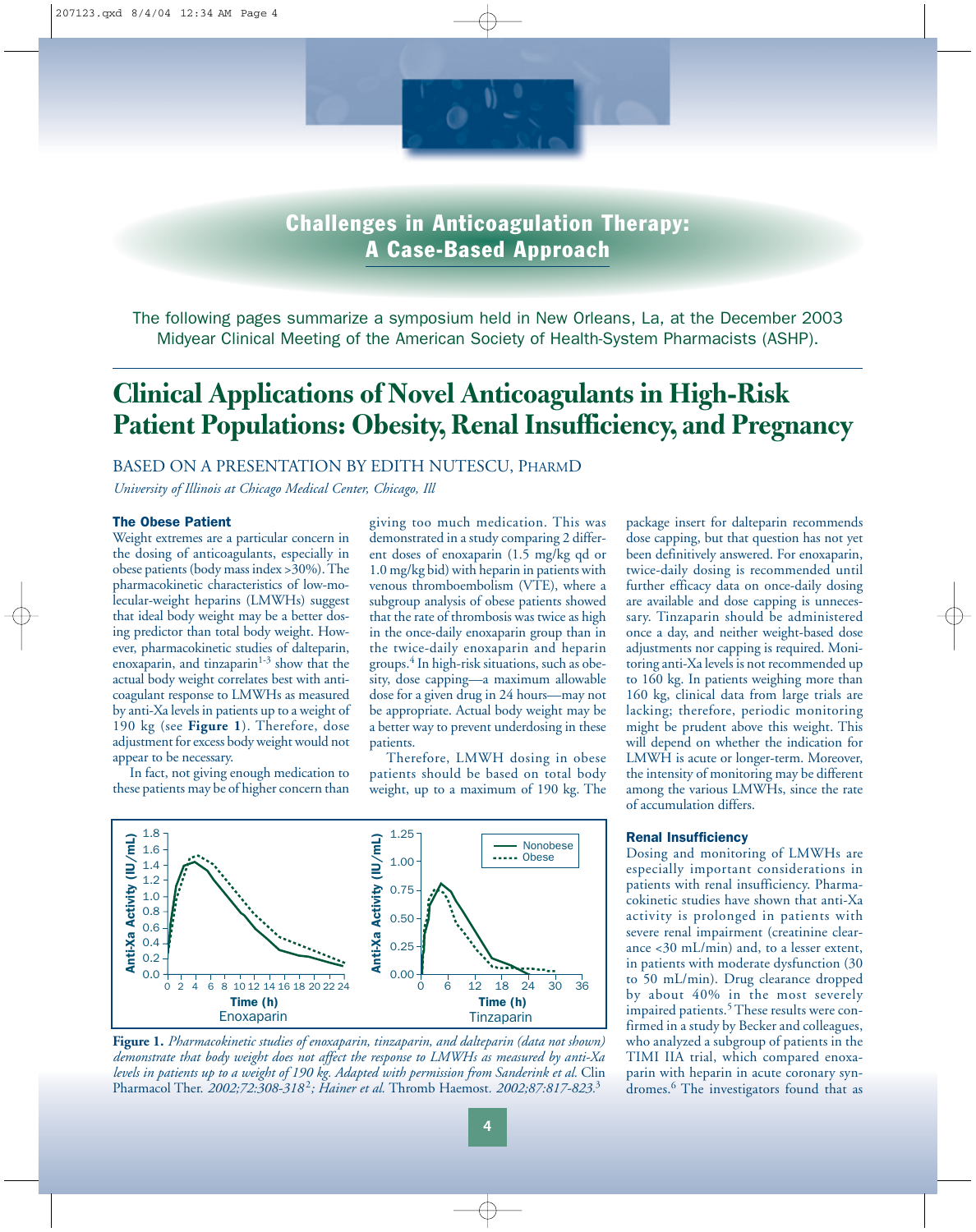

renal function declines, drug accumulation increases, as measured by anti-Xa activity (see **Figure 2**). Although the number of patients with creatinine clearance  $<40$  mL/min was small (n = 7), the trend suggests that the dose of enoxaparin should be reduced to about 0.5 to 0.75 mg/kg. If the dose is not adjusted, periodic anti-Xa monitoring may be used to ensure that safe drug levels are maintained.

Tinzaparin pharmacokinetic studies reveal a slightly different profile.<sup>7,8</sup> The degree of accumulation in patients with renal dysfunction was found to be about 20% to 25%, compared with healthy individuals. The investigators concluded that the pharmacodynamic effects of the drug were similar in both groups. Therefore, initial dose adjustments appeared to be unnecessary. Comparable results were reported by Pautas and colleagues in a trial of 200 elderly patients with age-related renal impairment (mean creatinine clearance = 51.2 mL/min) requiring full anticoagulation with tinzaparin.9 On the basis of these initial kinetic studies, it appears that initial dose decrease may not be necessary with tinzaparin; however, periodic monitoring of anti-Xa activity with long-term use is recommended. It is important to note that there are differences in the kinetic profiles of LMWHs in patients with renal impairment, and dose adjustments for one agent may not apply to the other agents of the class.

Clinicians have raised concerns about bleeding complications in patients with kidney failure. Gerlach and colleagues found that patients with renal insufficiency receiving unadjusted doses of enoxaparin in either prophylactic or treatment doses had significantly higher rates of total and major bleeding events, as well as higher mortality rates.<sup>10</sup> Higher and similar rates of major bleeding in the renally impaired patients also were seen for unadjusted enoxaparin as well as for monitored, dose-adjusted unfractionated heparin in the ESSENCE and TIMI IIB trials (about 1% in healthy patients vs 7.5% in enoxaparin patients with renal impairment and 6% in heparin patients with renal impairment).<sup>11</sup> Other LMWHs have reported differences in bleeding complication patterns in patients with VTE.

For example, Strauss and colleagues found that bleeding rates of patients receiving tinzaparin for VTE ranged from 6.1% in healthy individuals (creatinine clearance >80 mL/min) to 6.7% in those with renal

### CASE REPORT

#### Presentation

A 39-year-old woman presents to the ER with severe shortness of breath lasting for almost 2 days. She claims that her symptoms began a week earlier with left-lowerextremity pain. A ventilation-perfusion scan reveals a moderate to high probability of pulmonary embolism. The woman's medical history is nonsignificant, although her mother had 2 strokes and a previous deep vein thrombosis (DVT). She weighs 288 pounds (131 kg), is 5´2˝ tall, began oral contraceptives within the past 6 months, and takes a multivitamin daily and a nonsteroidal agent as needed.

#### Therapeutic Recommendations

Heparin would not be the best option in a 39-year-old obese woman who is positive for pulmonary embolism. An LMWH would be recommended for the acute phase. Only tinzaparin has been studied in acute pulmonary embolism, although both dalteparin and enoxaparin have been used in DVT trials, in which more than one third of patients also had acute symptomatic pulmonary embolism. A once-daily treatment schedule would be preferable in this patient. If, however, the safety and efficacy data on pulmonary embolism are limited, it may be better to use a more established agent with a twice-daily regimen. Monitoring of anti-Xa activity would not be necessary, since the patient weighs less than 180 kg. Actual body weight could be used for dosing if either tinzaparin or enoxaparin is chosen. If dalteparin is used, current clinical studies indicate that dose capping at 18,000 IU/d would be suggested; however, that would bring into question whether this morbidly obese patient receives enough anticoagulant up-front. Fondaparinux is also a treatment option, and it can be used in fixed doses, without monitoring or further adjustment in obese patients.



**Figure 2.** *A study by Becker and colleagues comparing enoxaparin with heparin in acute coronary syndromes found that as renal function declines, drug accumulation increases, as measured by anti-Xa activity. Adapted with permission from Becker et al.* Am Heart J. *2002;143:753-759.*<sup>6</sup>

impairment (creatinine clearance <30 mL/ min)—whereas in the heparin group major bleeding complications increased from 6.4% in normal patients to 13.8% in those with kidney dysfunction.<sup>12</sup>

Guidelines for dosing adjustment will vary for each LMWH and its reported accumulation rates in the kinetic studies. For enoxaparin, dosage reductions are recommended in patients with creatinine clearance <30 mL/min. A subcutaneous dose of 1 mg/kg qd is recommended for treatment of VTE, and a subcutaneous dose of 40 mg qd is recommended for prophylaxis. Patients with moderate renal impairment do not require initial dose adjustment; however, periodic monitoring of anti-Xa activity may be considered if the agent is used for a prolonged period of time and accumulation may occur.

#### **Pregnancy**

Which are the best anticoagulants to use in pregnancy? A consensus statement issued in 1998 by the American College of Obstetricians and Gynecologists advised: "Patients with venous thrombosis, pulmonary embolism, or thrombophilic disorders may be treated at least as effectively with LMWH as with unfractionated heparin." The American College of Chest Physicians also lists LMWHs as alternative anticoagulants to unfractionated heparin for all indications in pregnancy, including heart valves, although the evidence is not robust. LMWHs do not cross the placenta, there is no anti-Xa activity in fetal or cord blood, and no evidence of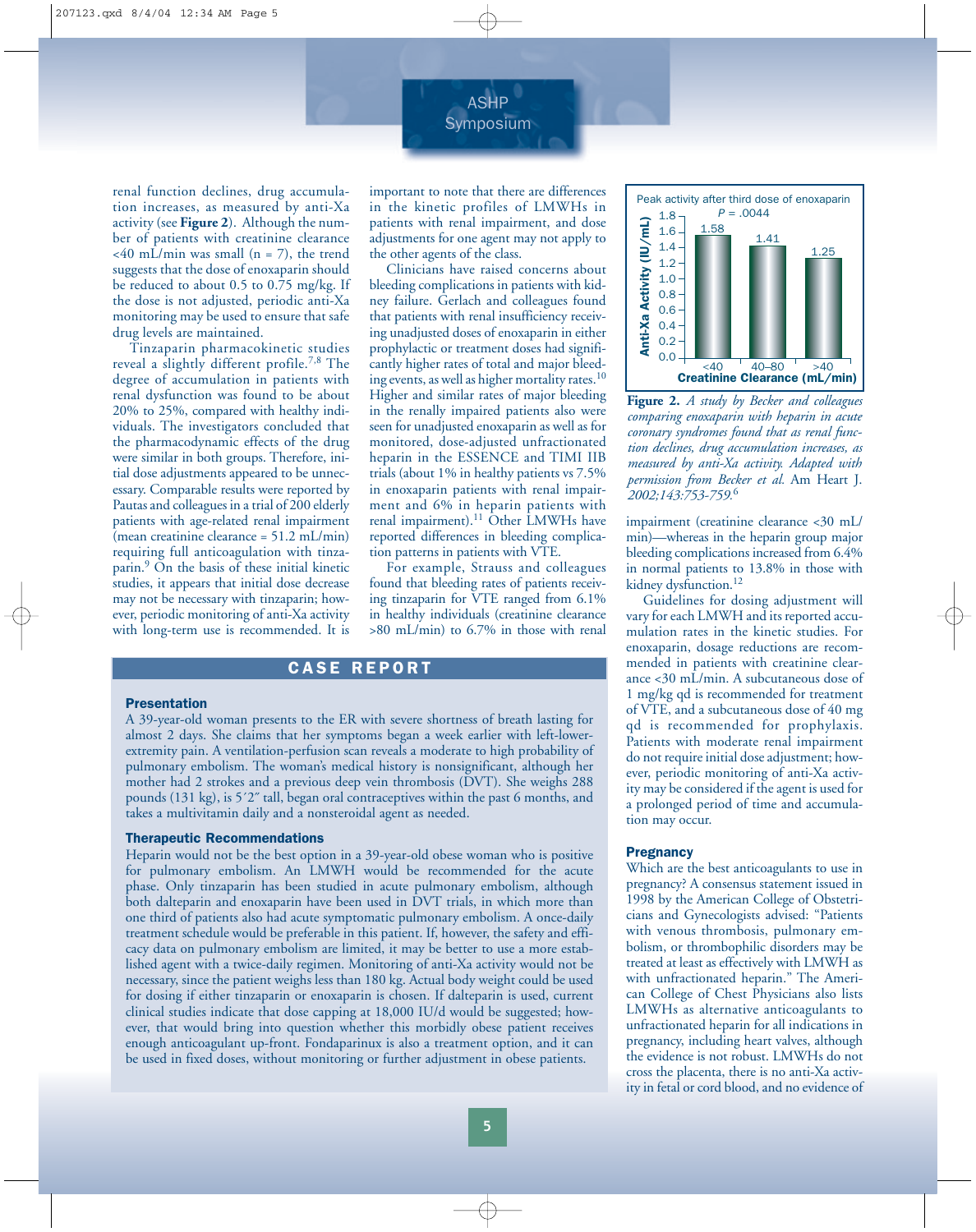

the drugs has been found in breast milk.<sup>13</sup>

Nevertheless, kinetic changes with these agents do occur over the course of pregnancy, particularly during the third trimester. Mean anti-Xa activity tends to decrease as pregnancy progresses, especially in the third trimester.<sup>14</sup> This means that LMWHs are cleared more quickly and completely toward the end of pregnancy. Therefore, dose adjustments guided by anti-Xa activity may be required as drug levels diminish.

#### Factor X-a Inhibitors and Direct Thrombin Inhibitors

Fondaparinux has been shown to reduce the risk of VTE by 55% in orthopedic surgery, compared with enoxaparin,<sup>15</sup> and this benefit has been maintained in obese patients as well. Dosing adjustments were not required. A recent trial<sup>16</sup> also suggested that once-daily, weight-based dosing of fondaparinux without monitoring was at least as safe and effective as adjusted-dose heparin in the initial treatment of hemodynamically stable patients with pulmonary embolism. Thus, fondaparinux is a viable option for some patients requiring anticoagulation therapy. As with other anticoagulants, the incidence of major bleeding with unadjusted doses of fondaparinux increases with decreasing renal function, and fondaparinux is contraindicated in patients with a creatinine clearance <30 mL/min. The direct thrombin inhibitor ximelagatran also appears to accumulate as creatinine clearance decreases.<sup>17</sup> Therefore, patients with renal impairment (<30 mL/min) will require some dosing adjustment.

#### **REFERENCES**

1. Wilson SJ, Wilbur K, Burton E, Anderson DR. Effect of patient weight on the anticoagulant response to adjusted therapeutic dosage of low-molecularweight heparin for the treatment of venous thromboembolism. *Haemostasis*. 2001;31:42-48.

2. Sanderink GJ, Le Liboux A, Jariwala N, et al. The pharmacokinetics and pharmacodynamics of enoxaparin in obese volunteers. *Clin Pharmacol Ther.* 2002; 72:308-318.

3. Hainer JW, Barrett JS, Assaid CA, et al. Dosing in heavy-weight/obese patients with the LMWH, tinzaparin: a pharmacodynamic study. *Thromb Haemost.* 2002;87:817-823.

4. Merli G, Spiro TE, Olsson CG, et al; Enoxaparin Clinical Trial Group. Subcutaneous enoxaparin once or twice daily compared with intravenous unfractionated heparin for treatment of venous thromboembolic disease. *Ann Intern Med*. 2001;134:191-202.

5. Sanderink GJ, Guimart CG, Ozoux ML, Jariwala NU, Shukla UA, Boutouyrie BX. Pharmacokinetics and pharmacodynamics of the prophylactic dose of enoxaparin once daily over 4 days in patients with renal impairment. *Thromb Res*. 2002;105:225-231.

6. Becker RC, Spencer FA, Gibson M, et al. Influence of patient characteristics and renal function on factor Xa inhibition pharmacokinetics and pharmacodynamics after enoxaparin administration in non–ST-segment elevation acute coronary syndromes. *Am Heart J.* 2002;143:753-759.

7. Hainer JW, Barrett JS, Swan S, et al. Pharmacodynamics (PD) of the LMWH, tinzaparin, in renal failure patients following IV and SC administration. *Thromb Haemost.* 2001;86(suppl):P2304.

8. Fossler MJ, Barrett JS, Hainer JW, et al. Pharmacodynamics of intravenous and subcutaneous tinzaparin and heparin in healthy volunteers. *Am J Health-Syst Pharm.* 2001;58:1614-1621.

9. Pautas E, Gouin I, Bellot O, Andreux JP, Siguret V. Safety profile of tinzaparin administered once daily at a standard curative dose in two hundred very elderly patients. *Drug Saf*. 2002;25:725-733.

10. Gerlach AT, Pickworth KK, Seth, SK, et al. Enoxaparin and bleeding complications: a review in patients with and without renal insufficiency. *Pharmacotherapy*. 2000;20:771-775.

11. Spinler SA, Inverso SM, Cohen M, Goodman SG, Stringer KA, Antman EM; ESSENCE and TIMI IIB Investigators. Safety and efficacy of unfractionated heparin versus enoxaparin in patients who are obese and patients with severe renal impairment: analysis from the ESSENCE and TIMI IIB studies. *Am Heart J.* 2003;146:33-41.

12. Strauss WE, Cain VA, Assaid CA, et al. Risk of bleeding events with tinzaparin or unfractionated heparin used as treatment for venous thromboembolic disease in patients with renal insufficiency. *J Thromb Haemost.* 2001;86(suppl):P2331.

13. Laurent P, Dussarat GV, Bonal J, et al. Low molecular weight heparins: a guide to their optimum use in pregnancy [erratum appears in *Drugs*. 2002;62:1314]. *Drugs*. 2002;62:463-477.

14. Casele HL, Laifer SA, Woelkers DA, Venkataramanan R. Changes in the pharmacokinetics of the lowmolecular-weight heparin enoxaparin sodium during pregnancy. *Am J Obstet Gynecol*. 1999;181:1113-1117. 15. Turpie AG, Bauer KA, Eriksson BI, Lassen MR. Fondaparinux vs enoxaparin for the prevention of venous thromboembolism in major orthopedic surgery: a meta-analysis of 4 randomized double-blind studies. *Arch Intern Med.* 2002;162:1833-1840.

16. Buller HR, Davidson BL, Decousus H, et al. Subcutaneous fondaparinux versus intravenous unfractionated heparin in the initial treatment of pulmonary embolism [erratum appears in *N Engl J Med*. 2004;350: 423]. *N Engl J Med*. 2003;349:1695-1705.

17. Nutescu EA, Wittkowsky AK. Direct thrombin inhibitors for anticoagulation. *Ann Pharmacother*. 2004;38:99-109.

# **Controversies in Monitoring Newer Anticoagulation Agents**

BASED ON A PRESENTATION BY HENRY BUSSEY, JR., PHARMD

*University of Texas Health Science Center, San Antonio, and ClotCare Online Resource (www.clotcare.com)* 

ow-molecular-weight heparins (LMWHs) have become the treatment of choice in patients requiring anticoagulant prophylaxis or treatment. The 3 approved compounds offer predictable pharmacokinetics and pharmacodynamics; blood levels typically peak about 4 hours following administration and reach therapeutic anti–factor Xa levels of approximately 0.6 to 1.1 IU/mL with dosages recommended for treating acute events. The consistent kinetics of the LMWHs ensure consistent effects and obviate the need to monitor coagulation tests in most uncomplicated adult patients.

Monitoring therapeutic drug levels in more complex situations, however, is absolutely essential. In particular, pregnancy, renal failure, weight extremes, high risk of thrombosis or bleeding, or very long-term therapy may warrant periodic monitoring, according to consensus recommendations by groups such as the College of American Pathologists (CAP) and the American College of Chest Physicians (ACCP).

Because an unfractionated heparin dosage is usually adjusted on the basis of the activated partial thromboplastin time (aPTT), many clinicians feel that unfractionated heparin may be a better choice than LMWH in complicated patients. This approach, however, may not fully take into account the limitations of the aPTT test. Current ACCP guidelines recommend that every laboratory should define its therapeutic aPTT range on the basis of heparin serum concentrations—either by measurement of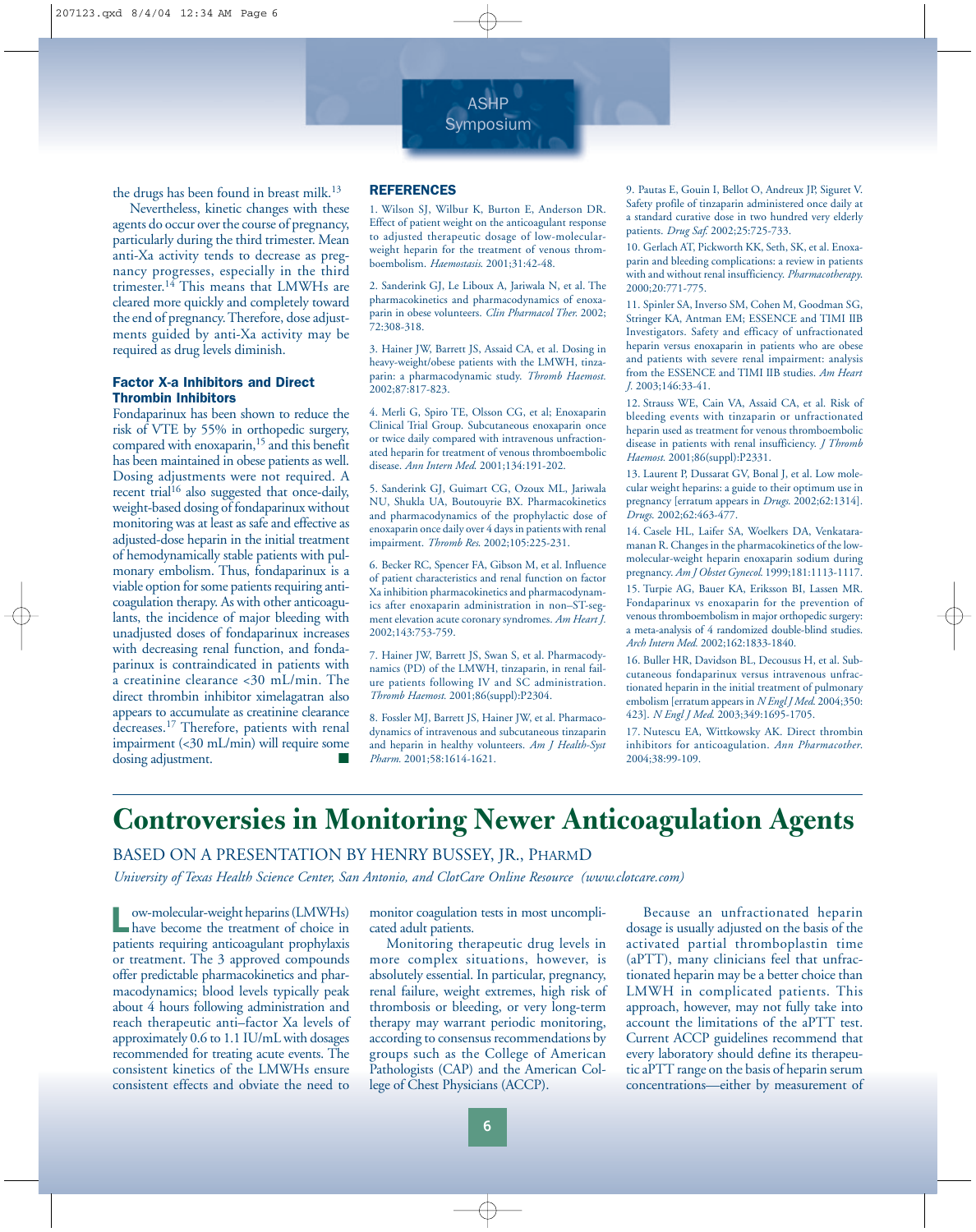anti-Xa levels or by protamine titration. The difficulty is that the correlation between the different reagents and the therapeutic target is not exact. A recent study by Raschke and Hirsh showed that contemporary thromboplastins produce a higher aPTT than do older reagents (see **Table**).1 This means that if clinicians are using traditional aPTT targets of 1.5 to 2.5, they are likely to be underdosing the majority of their patients.

Warfarin complicates matters further. Kearon and colleagues have shown that the addition of warfarin can affect the aPTT substantially but not predictably in patients already receiving heparin.<sup>2</sup> Therefore, decreasing the heparin dose in response to the elevated aPTT frequently results in subtherapeutic heparin levels in these patients. The fact that the current ACCP guidelines call for laboratories to define their therapeutic aPTT range on the basis of heparin concentrations should correct for differences in reagent sensitivity, but no such method of correction has been recommended to adjust for the effect of warfarin on the aPTT.

#### High-Risk Pregnancy

Venous thromboembolism is a major cause of morbidity and mortality in high-risk pregnancy. The LMWHs have become a preferred option in these women because they do not cross the placenta and have

#### TABLE. APTT RANGES VS MODERN THROMBOPLASTINS

| <b>Reagent</b><br>(Manufacturer) | aPTT Seconds                        | <b>aPTT Ratio</b>                                                             | Year                 |
|----------------------------------|-------------------------------------|-------------------------------------------------------------------------------|----------------------|
| Actin (Dade)                     | 49-92 to 49-109                     | 1.9-3.7 to 2.1-4.6                                                            | 2001                 |
| Actin FS (Dade)                  | 60-85<br>79-105<br>72-119 to 98-165 | $1.8 - 2.5$<br>$2.3 - 3.0$<br>2.6-4.3 to 3.7-6.2                              | 1989<br>1991<br>2001 |
| Actin FSL (Dade)                 | 57-98 to 84-124                     | 2.1-3.5 to 2.6-3.8                                                            | 2001                 |
| IL Test (Fisher)                 | 49-109 to 63-101                    | 1.7-3.8 to 1.9-3.3                                                            | 2001                 |
| Thrombosil (Ortho)               | 44-75 to 58-112                     | 1.6-2.7 to $2.4-4.5$                                                          | 2001                 |
|                                  |                                     | Deprinted with permission from Paschke et al Ann Intern Med 2003:138:720-723. |                      |

Reprinted with permission from Raschke et al. *Ann Intern Med.* 2003;138:720-723.1

a more favorable side effect profile than unfractionated heparin. Monitoring anti-Xa in these patients is strongly recommended, because changes in hemodynamics can increase drug clearance throughout the course of pregnancy. The current ACCP recommendations suggest that peak anti-Xa levels should be maintained at a minimum of 1.0 IU/mL for pregnant women with mechanical heart valves, which is slightly higher than for nonpregnant women.

ASHP Symposium

Two papers have indicated that dose adjustments based on changes in weight during pregnancy may be an acceptable alterna-

### CASE REPORT

#### Presentation

The patient is a 32-year-old woman who had a stroke in 1993. At that time, she was found to be positive for lupus anticoagulant and was started on warfarin. Five years later, she had a mitral valve replacement (St Jude) and continued to take warfarin, maintaining an international normalized ratio of 3.2. The patient, who wanted to become pregnant, weighs 220 pounds (100 kg), is 5'5" tall, and has a serum creatinine of 1.8 mg/dL. How should this patient have been managed and monitored?

#### Therapeutic Recommendations

Although many Europeans might leave this patient on warfarin because they consider the risk of fetal abnormalities to be low after week 12 of pregnancy (but high at weeks 6 to 12), in our litigious society no prudent clinician would keep this woman on warfarin. Unfractionated heparin also would not be a good choice of therapy. The patient has lupus anticoagulant and wants to become pregnant; both conditions are hypercoagulable states, and unfractionated heparin is not a fully reliable treatment in such circumstances. An LMWH would be the drug of choice for this patient, with the variations in pharmacokinetics associated with pregnancy, obesity, and renal insufficiency carefully noted. Peak blood levels should be kept above 1 IU/mL which will require periodic anti-Xa testing. Published recommendations do not specify a frequency of monitoring, and it would be reasonable to vary the frequency depending on prior values, dosage changes, and clinical findings.

tive to anti-Xa monitoring.<sup>3,4</sup> Bombeli and colleagues also have proposed the use of Ddimer or thrombin-antithrombin (TAT) complex, indicators of clotting activation, measured every 2 to 3 weeks, as a barometer of the optimal LMWH dose.<sup>5</sup> They found that in nearly 85% of pregnancies, either Ddimer or TAT values increased above the normal range, requiring at least 1 LMWH dose adjustment. While further studies will be necessary to determine whether elevated Ddimer and TAT are truly reflective of a prothrombotic state, the data support the need for close monitoring of anti-Xa blood levels in high-risk pregnancy.

One final point: pregnancy in itself is a hypercoagulable state, and pregnant women with lupus anticoagulant have an even greater risk of thrombosis. For these patients, it is essential to ensure effective thromboprophylaxis while protecting against the possibility of hemorrhage. This can be achieved through regular anti-Xa monitoring.

#### Weight

Weight extremes are another clinical situation in which anti-Xa levels should be followed carefully. Obese patients have a decreased blood volume–to–body weight ratio; for small or frail patients, the ratio is increased. Therefore, it might be expected that if LMWH dosing regimens are based on body weight, obese patients would be overdosed and underweight patients underdosed. In fact, however, the most recent data suggest that in the obese, basing LMWH dosing on total body weight (up to 160 to 190 kg) may be appropriate. Dose capping with dalteparin is recommended (at 20,00 IU/d in acute coronary syn-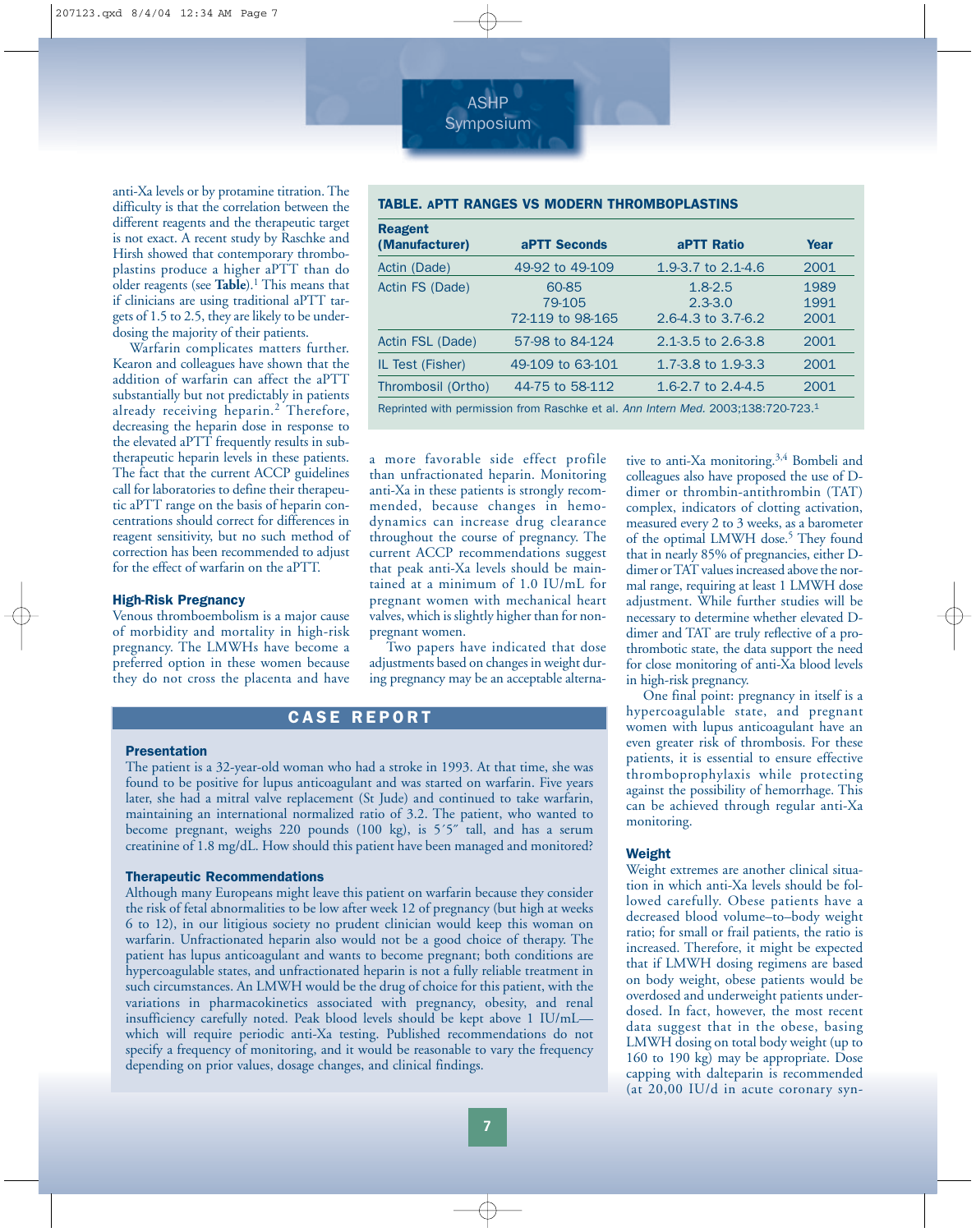

dromes, per the package insert), as is twicedaily dosing with enoxaparin and oncedaily dosing with tinzaparin. Few published studies have addressed the small and frail patient, however. As a consequence, the perception that body-weight dosing might lead to underdosing remains theoretical and speculative.

#### New Factor Xa and Thrombin Inhibitors

The first of the factor Xa inhibitors, fondaparinux, is now available. It is administered subcutaneously, is eliminated renally, and has a half-life of approximately 17 hours, which could be a concern in patients with renal impairment. The half-life is even longer in patients with renal insufficiency. Idraparinux, another factor Xa inhibitor in development, has an even longer half-life of several days. Once-a-week dosing with idraparinux also could result in drug accumulation in patients with normal renal function. Both of these compounds require careful monitoring and dose adjustment in patients with complicated conditions such as renal impairment.

The first oral direct thrombin inhibitor likely to reach the market is ximelagatran. This compound, which is eliminated renally, has a half-life of 3 to 5 hours and a bioavailability of 20%. This relatively low bioavailability raises concerns about factors that may either enhance or further reduce absorption. Ximelagatran has a more predictable dose response that may obviate the need for dosing adjustments based on laboratory monitoring. With this drug, monitoring standards for adequate anticoagulant effect remain to be developed.

#### **REFERENCES**

1. Raschke R, Hirsh J, Guidry JR. Suboptimal monitoring and dosing of unfractionated heparin in comparative studies with low-molecular-weight heparin. *Ann Intern Med*. 2003;138:720-723.

2. Kearon C, Johnston M, Moffat K, McGinnis J, Ginsberg JS. Effect of warfarin on activated partial thromboplastin time in patients receiving heparin. *Arch Intern Med.* 1998;158:1140-1143.

3. Duplaga BA, Rivers CW, Nutescu E. Dosing and monitoring of low-molecular-weight heparins in special populations. *Pharmacotherapy*. 2001;21:218-234.

4. Laurent P, Dussarat GV, Bonal J, et al. Low molecular weight heparins: a guide to their optimum use in pregnancy [erratum appears in *Drugs*. 2002;62:1314]. *Drugs*. 2002;62:463-477.

5. Bombeli T, Raddatz Mueller P, Fehr J. Evaluation of an optimal dose of low-molecular-weight heparin for thromboprophylaxis in pregnant women at risk of thrombosis using coagulation activation markers. *Haemostasis*. 2001;31:90-98.

# **Prophylaxis and Treatment of Venous Thromboembolism in Cancer Patients**

#### BASED ON A PRESENTATION BY DAVID FRAME, PHARMD

*Rush University Medical Center, Chicago, Ill* 

Approximately 15% of cancer patients have clinically relevant thrombosis. However, this figure underestimates the true prevalence, as postmortem examinations show that from 20% to 50% of patients with metastatic cancers have anatomical thrombosis. More importantly, thrombosis is the second most common cause of death in hospitalized cancer patients.<sup>1</sup> Compared with noncancer patients, those with cancer have higher rates of first venous thromboembolism (VTE) and 3 to 5 times higher rates of VTE following surgery.<sup>2</sup>

#### Risk Factors

The primary risk factors for thrombosis in cancer patients include type of cancer, disease stage, use of an indwelling central catheter, inherited or situational risk factors such as family history of cancer or prolonged immobility, and chemotherapies such as tamoxifen and the aromatase inhibitors.3 These risk factors contribute to the etiology of thrombosis, which, as Virchow first noted more than a century ago, stems from abnormalities in blood constituents (especially tumor-cell initiators such as tissue factor and the cancer procoagulant) that induce a hypercoagulable state, endothelial injury secondary to direct tumor invasion, and circulatory stasis.

#### Angiogenesis and Cancer

Not only does tissue factor play a major role in causing thrombosis in cancer patients, it also is essential to the process of angiogenesis, the induction of new blood vessel growth into solid tumors.<sup>4</sup> Recent approaches to modulating the effects of tissue factor in cancer have looked at tissue factor pathway inhibitor (TFPI), which inhibits not only tissue factor but also factors VIIa and Xa.<sup>4</sup> A preclinical study using a chick embryo model of human colon cancer demonstrated that the administration of tinzaparin, which stimulated production of endothelial TFPI, helped return the angiogenesis index to levels comparable to untreated controls as soon as 24 hours following stimulation of angiogenesis by vascular endothelial growth factor (VEGF).<sup>4</sup> Tinzaparin has also been shown to inhibit colon and lung carcinoma–induced angiogenesis (see the **Figure**), and to retard tumor growth and metastasis by upregulating the production of endothelial TFPI.4

#### LMWHs and Cancer

There is a growing body of evidence suggesting that adjunctive therapy with LMWHs may improve survival rates in cancer patients. One analysis evaluated the relative effects of LMWH and unfractionated heparin on total and cancer-related mortality in patients with proximal deep vein thrombosis (DVT), compared with a group of patients without cancer. Hull and colleagues found that the rate of cancer-related mortality was significantly reduced with LMWH, compared with heparin (12.6% vs 27%, respectively;  $P = .041$ ), whereas there was no significant difference between the agents in noncancer patients.<sup>5,6</sup>

What makes this study interesting is that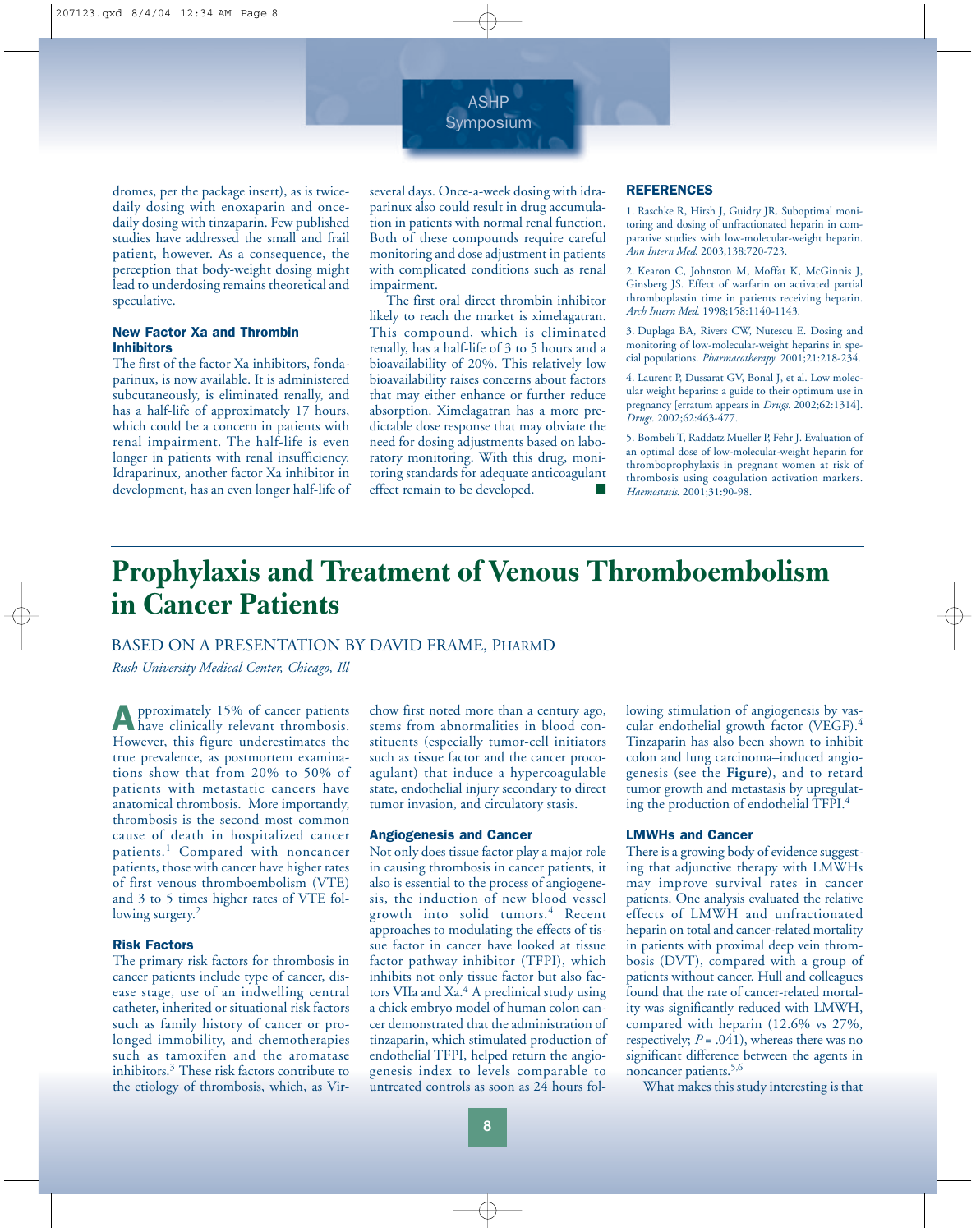ASHP Symposium

patients received only 7 to 10 days of LMWH or heparin and then were switched to long-term warfarin. The survival curves began to separate right from the beginning and increased as time went on. However, we do not know whether this is a treatment effect or whether the LMWH is actually changing the disease process.

Lee and colleagues compared once-daily dalteparin and warfarin in the prevention of recurrent VTE in patients with malignancies and found that dalteparin reduced the risk of recurrence by almost 50%.<sup>7</sup> Again, LMWHs appear to be more beneficial than traditional anticoagulants. One potential confounding factor: in this trial, the investigators lowered the international normalized ratio (INR) of patients in the warfarin group to 2.0 (range, 1.5 to 2.5) when their platelet count was between 50,000 and 99,000 per cubic millimeter. Previous studies have shown that the risk of VTE increases markedly when the INR falls below 2.0, and in this trial many of the warfarin patients who experienced a second VTE had INRs below 2.0.

Although the once-daily dose appears beneficial, since most of the recurrent VTE in this study occurred in patients receiving



**Figure.** *In a study by Mousa and colleagues using a chick embryo model of human colon cancer, administration of tinzaparin was shown to significantly inhibit colon carcinoma–induced angiogenesis. Reprinted with permission from Mousa et al.* Semin Thromb Hemost. *2002;28: 45-52.<sup>4</sup>*

warfarin with INRs below 2.0, it is difficult to say definitively that once-daily dalteparin is the correct dose to choose.

This problem of dose is even more apparent in a study conducted by Merli and colleagues.8 They compared the rate of VTE recurrence in cancer patients receiving once-

### CASE REPORT

#### Presentation

The patient is a 46-year-old woman with breast cancer that has metastasized to the brain and the bone. She is currently completing her second cycle of chemotherapy with doxorubicin and docetaxel and has been receiving tamoxifen as well. Her tumor is estrogen receptor–positive. She presents with left-lower-leg edema and swelling, as well as redness and warmth in her calf that extends from below the calf almost up to the knee. A Doppler exam revealed a proximal DVT. What is the patient's risk of VTE, and what are the best treatment options for her?

#### Therapeutic Recommendations

There are 2 potential treatment options for this patient: she could be admitted to the hospital and given unfractionated heparin for about 1 week, followed by long-term warfarin, or she could be given long-term LMWH. This patient is very stable, so there was no reason to admit her for a week's stay in the hospital. For this and other reasons, tinzaparin was chosen. Tinzaparin produces significantly higher levels of TFPI than other LMWHs and is the least costly. Warfarin therapy would be extremely difficult, if not contraindicated, in this patient. The patient has brain metastases, increasing the risk of intracranial bleeding. In addition, she is early in the process of receiving chemotherapy, and different types of chemotherapy can produce dramatic shifts in the INR. This instability would require the patient to return to the anticoagulation clinic several times a week to check her INR during chemotherapy. Moreover, doxorubicin and docetaxel chemotherapy is associated with neutropenia, which could require the use of adjunctive antibiotics that may interact with warfarin. The potential for reducing the risk of cancer mortality in this patient was another factor in favor of LMWH therapy.

daily enoxaparin, twice-daily enoxaparin, and unfractionated heparin. The once-a-day enoxaparin group had a twofold increase in the risk of a second VTE, compared with the other 2 treatment arms. Dr. Frame's personal choice when using enoxaparin is the twicedaily dose.

#### REFERENCES

1. Meltzer BA, Zacharski LR, Deitcher SR. Managing deep vein thrombosis risk in oncology patients. *Oncol Spectrums.* 2001;2:333-340.

2. Donati MB. Cancer and thrombosis. *Haemostasis*. 1994;24:128-131.

3. Levine MN. Prevention of thrombotic disorders in cancer patients undergoing chemotherapy. *Thromb Haemost.* 1997;78:133-136.

4. Mousa SA. Anticoagulants in thrombosis and cancer: the missing link. *Semin Thromb Hemost.* 2002; 28:45-52.

5. Hull RD, Raskob GE, Pineo GF, et al. Subcutaneous low-molecular-weight heparin compared with continuous intravenous heparin in the treatment of proximal-vein thrombosis. *N Engl J Med.* 1992;326: 975-982.

6. Green D, Hull RD, Brant R, Pineo GF. Lower mortality in cancer patients treated with low-molecularweight versus standard heparin. *Lancet*. 1992;339:1476.

7. Lee AY, Levine MN, Baker RI, et al. Low-molecular-weight heparin versus a coumarin for the prevention of recurrent venous thromboembolism in patients with cancer. *N Engl J Med*. 2003;349:146-153.

8. Merli G, Spiro TE, Olsson CG, et al. Subcutaneous enoxaparin once or twice daily compared with intravenous unfractionated heparin for treatment of venous thromboembolic disease. *Ann Intern Med.* 2001;134: 191-202.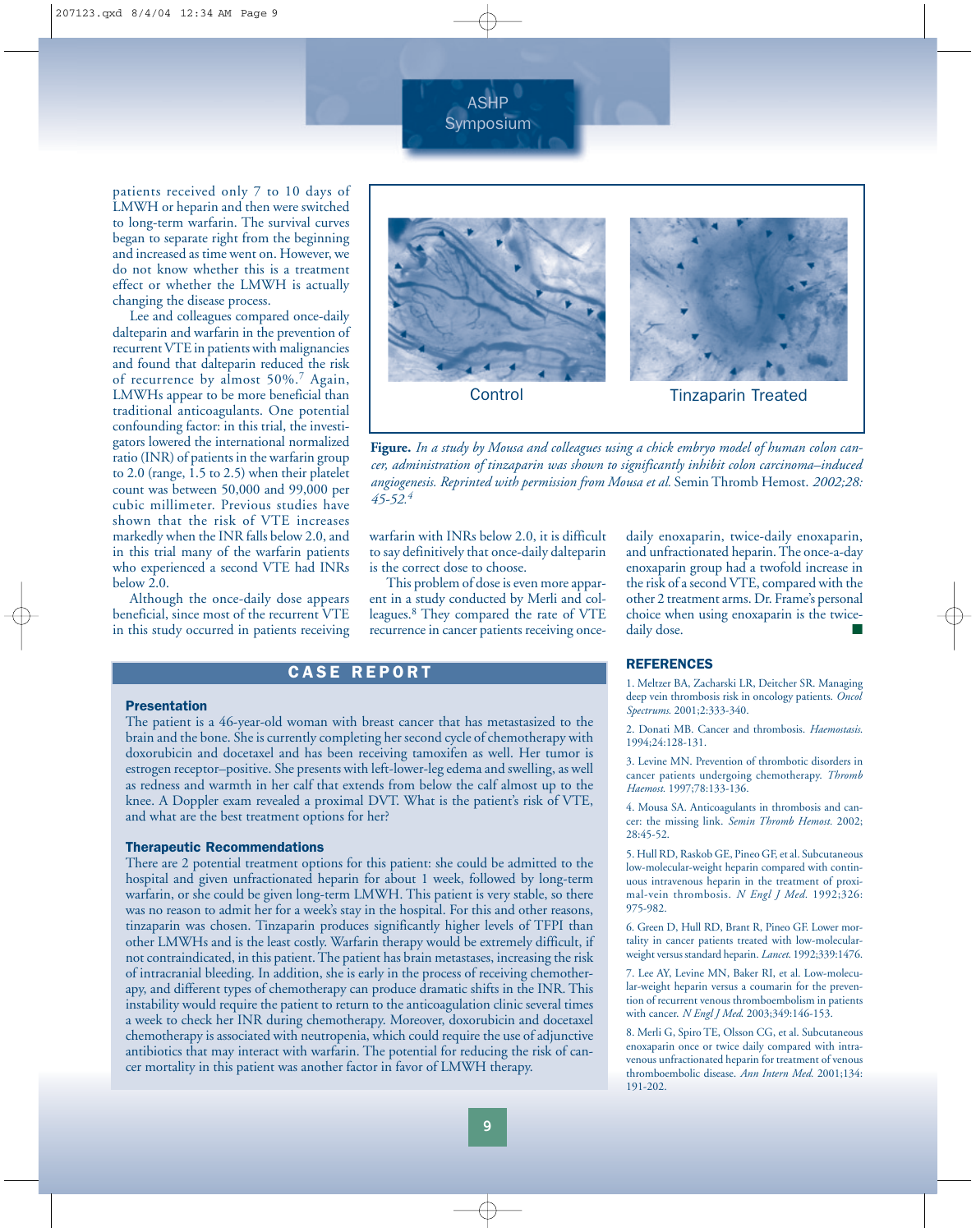

# ASH News

The 45th Annual Meeting of the American Society of Hematology (ASH) was held in San Diego, Calif, in December 2003. The following pages contain news coverage of selected highlights of scientific sessions from that meeting.

# **Novel Therapies Show Promise in Acute Leukemias**

Chemotherapy, the current treatment of choice for most forms of acute leukemia, is associated with serious side effects, including infection, anemia, and bleeding. Fortunately, recent data presented at the 45th Annual Meeting of the American Society of Hematology (ASH) suggest that investigators are gaining ground in developing novel therapeutic approaches that are less broadly destructive than chemotherapy.

#### Combining Forces Against Acute Promyelocytic Leukemia

Arsenic trioxide and all-*trans* retinoic acid (ATRA) have both been shown to be effective treatments for acute promyelocytic leukemia (APL). Now, a study from the Shanghai Institute of Hematology in China has demonstrated that combination therapy with these 2 compounds is superior to monotherapy in producing clinical remission (CR) and disease-free survival (DFS) in newly diagnosed patients.

In this study, 61 patients were randomized to ATRA, arsenic trioxide, or combination therapy for remission induction and maintenance therapy, reported Sai-Juan Chen, MD. Chemotherapy was also used when the peripheral white blood cell count was over 30 to  $40 \times 10^9$ /L. Although CR rates were high in all 3 groups (≥90%), the time to achieve CR was significantly shorter for patients treated with combination therapy.

All 20 patients treated with combination therapy remained in CR after a followup of 8 to 30 months, compared with only 7 of 37 monotherapy patients. According to the study investigators, the superior efficacy of the combination approach may be due to a synergistic effect of ATRA and arsenic trioxide on cell apoptosis and degradation of the promyelocytic leukemia–retinoic acid receptor alpha (PML-RARα) oncoprotein. "This new approach may make APL a curable disease in most cases," said Dr. Chen.

#### Differentiation and Apoptosis: A 2-Pronged Approach to Treatment

ATRA and arsenic trioxide appear to work in APL by selectively inducing differentiation and apoptosis of leukemic cells. However, there is little evidence to date suggesting that these agents are effective in other forms of acute leukemia, according to Zhen-yi Wang, MD, of the Shanghai Institute of Hematology. One reason for this may be that ATRA and arsenic trioxide are mechanism-based treatments that primarily target the PML-RARα oncogene, which plays a unique and critical role in the pathogenesis of APL.

Nevertheless, the success of ATRA and arsenic trioxide in APL has stimulated the search for other compounds that selectively induce differentiation and/or apoptosis. The key problem, said Dr. Wang, is finding the oncogenes, or the genes and related proteins, involved in the genesis of leukemia, and elucidating the mechanisms by which leukemia develops.

One promising candidate for targeted therapy, Dr. Wang said, is M2 acute myeloid leukemia (AML), a subtype of AML that

occurs in up to 25% of patients. Dr. Wang and colleagues at the Shanghai Institute have isolated a compound from a Chinese medicinal herb that may be effective in M2 AML. The compound, SIH-10, has been shown to induce apoptosis in a mouse cell line of M2 AML and to prolong survival by 44% in an animal model of the disease.

#### Combining Rituximab and CHOP in Non-Hodgkin's Lymphoma

In one of the most anticipated—and controversial—presentations at ASH, Thomas Habermann, MD, of the Eastern Cooperative Oncology Group in Boston, Mass, reported that the addition of rituximab to CHOP (cyclophosphamide, doxorubicin, vincristine, and prednisone) does not significantly improve response rate, time to treatment failure (TTF), or overall survival in older patients with diffuse large B-cell lymphoma.

According to Dr. Habermann, patients who received rituximab plus CHOP (R-CHOP) had an overall response rate of 78%, compared with 77% for patients who received CHOP alone. This is in marked contrast to a previously published study of 399 older patients with diffuse large B-cell lymphoma, in which response rates were 76% for R-CHOP and 63% for CHOP alone (Coiffier et al).

In the study by Dr. Habermann and colleagues, 632 patients were randomized to R-CHOP  $(n = 318)$  or CHOP  $(n = 314)$  for induction therapy. Patients who achieved *continued on back cover*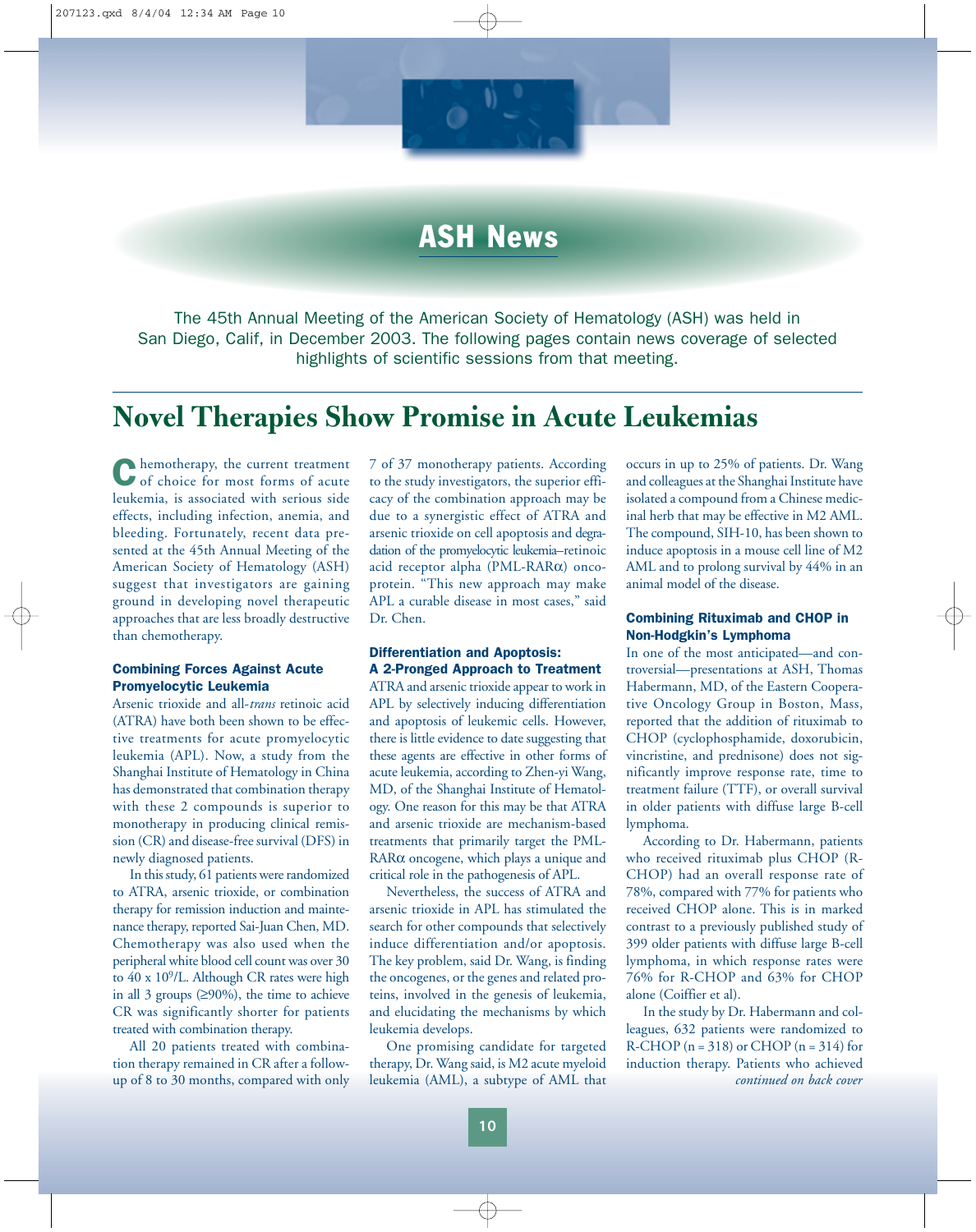CE Posttest

# **CE POSTTEST**

**1. Which of the following comorbid conditions would not require periodic anti–factor Xa monitoring when using a low-molecular-weight heparin in venous thromboembolism prophylaxis?**

**a.** Kidney dialysis **c.** Lupus anticoagulant-positive **b.** Pregnancy **d.** Hypertension

**2. Peak anti-Xa levels in a pregnant woman who weighs 205 pounds and has a mechanical heart valve should be maintained** at a minimum of  $\frac{U}{\text{b. 3.0}}$  IU/mL.

**a.** 0.25 **b.** 3.0 **c.** 1.0 **d.** 0.6

- **3. Enoxaparin patients with renal dysfunction may need a dose adjustment to \_\_\_\_\_ mg/kg. a.** 0.5 to 0.75 **b.** 1.0 to 1.5 **c.** 2.0 to 2.5 **d.** 0.0 to 0.25
- **4. In pregnant women, mean anti–factor Xa activity tends to \_\_\_\_. a.** Rise slowly over time **b.** Decrease as pregnancy progresses
	- **c.** Remain constant
	- **d.** Rise early, diminish, then rise again postpartum
- **5. In an animal model of lung metastasis, the addition of tinzaparin \_\_\_\_\_\_.**
	- **a.** Stimulated proangiogenic factors
	- **b.** Increased the rate of hemorrhage
	- **c.** Severely reduced platelet levels
	- **d.** Reduced tumor growth
- **6. Postmortem exams have found anatomical thrombosis in \_\_\_\_\_ of patients with metastatic cancer.**<br>**a.** 20% to 50% **c.** 5% to 15% **a.** 20% to 50%
	- **b.** 1% to 5% **d.** 50% to 75%

#### **7. Which of the following is** *not* **a prognostic feature of the International Prognostic Scoring System?**

**a.** Percentage of bone marrow blast cells

- **b.** Cytopenias
- **c.** Median time to acute myeloid leukemia
- **d.** Karyotype
- **8.** In patients taking 5-azacitidine, progressed to AML.<br>a.  $25\%$  b.  $15\%$  c.  $20\%$  d.  $10\%$ **a.** 25% **b.** 15% **c.** 20% **d.** 10%
- **9. The farnesyl transferase inhibitors are believed to target which signaling pathway in neoplastic cells?**
	- **a.** Phosphoinositol-3-kinase/*Akt*
	- **b.** Stress-activated protein kinases
	- **c.** *Jun*-kinases
	- **d.** *Ras*/mitogen-activated protein kinases
- **10. Which of the following compounds has remarkable erythroid activity in patients with low to intermediate risk of myelodysplastic syndromes?**
	- **a.** Decitabine **b.** CC5013 **c.** 5-Azacitidine **d.** Tipifarnib

### **POSTTEST INSTRUCTIONS**

To receive credit, photocopy completed answer sheet and evaluation form and send by FAX to +1-312-413-0497 or by mail to:

UIC College of Pharmacy (M/C 875) Office of Continuing Education 833 South Wood Street Chicago, IL 60612-7230

### **ANSWER FORM**

### Frontiers in HematOncology, Pharmacy Edition

*Critical Issues in Blood Disorders and Cancer* Please circle the letter that corresponds to your answer to each question.

|    |                   |                |              |              | There is only one correct answer per question. |              |              |              |   |
|----|-------------------|----------------|--------------|--------------|------------------------------------------------|--------------|--------------|--------------|---|
|    | 1. a              | $\mathbf{b}$ c |              | $\mathbf d$  | 6.                                             | a a          | $\mathbf{b}$ | $\mathbf{C}$ |   |
|    |                   | 2. a $b$ c d   |              |              | 7.                                             | $\mathbf{a}$ | $\mathbf{b}$ | $c$ d        |   |
|    |                   | 3. $a$ b $c$   |              | $\mathbf{d}$ | 8.                                             | a            | $\mathbf b$  | $c$ d        |   |
| 4. | $a \qquad \qquad$ |                | b c d        |              | 9.                                             | a            | $\mathbf{b}$ | c d          |   |
| 5. |                   | a b            | $\mathbf{C}$ |              | 10.                                            | a            | $\mathbf{b}$ | $\mathbf{C}$ | d |
|    |                   |                |              |              |                                                |              |              |              |   |

### **PROGRAM EVALUATION**

| Please circle the appropriate number:<br>$(1 = \text{completely agree}, 5 = \text{strongly disagree})$ |                      |  |  |
|--------------------------------------------------------------------------------------------------------|----------------------|--|--|
| The program objectives were met (see page 2). $1 \quad 2 \quad 3 \quad 4 \quad 5$                      |                      |  |  |
| The program was clearly written.                                                                       | 2 3 4 5              |  |  |
| The content of this program was relevant and $1 \quad 2 \quad 3 \quad 4 \quad 5$<br>useful to me.      |                      |  |  |
| Did you detect any bias in this presentation?                                                          | $\Box$ Yes $\Box$ No |  |  |
| How long did it take you to complete this material?                                                    |                      |  |  |

| <b>FIRST NAME</b> | <b>AFFILIATION</b> |
|-------------------|--------------------|
|                   |                    |
|                   |                    |
|                   |                    |
|                   |                    |
|                   | <b>ZIP</b>         |
|                   |                    |
| FAX#              |                    |
|                   | <b>STATE</b>       |